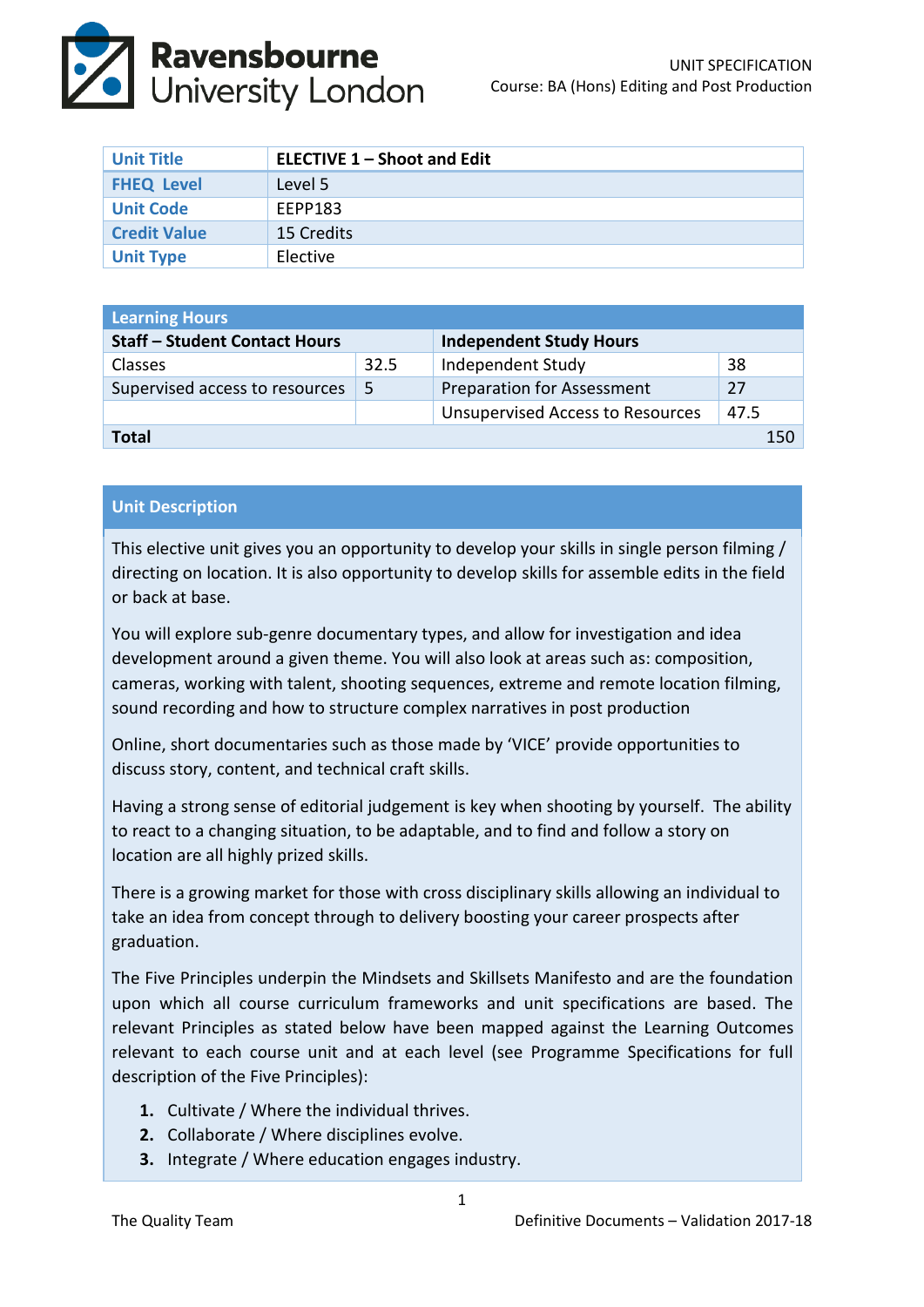- **4.** Advocate / Where purpose meets practice.
- **5.** Originate / creativity meets technology.

## **Unit Indicative Content**

- Composition, filming sequences, storytelling.
- Concept, idea and script development
- Technical camera formats and workflows.

# **Unit Aims**

- To understand the importance and pressures of shooting a sequences as a single camera director.
- To develop a methodology for processing rushes and an ability to process and formulate a narrative.
- Development practical skills in cameras / filming techniques.

## **Unit Learning Outcomes**

### **LO 2 Concept/Ideation**

Analyse research materials leading to the generation of the ideation and concepts that inform and lead to project development.

Related Principle: ORIGINATE

### **LO 4 (Pre) Production**

Employ relevant knowledge of production skills alongside a grasp of the creative potential of a selection of processes, materials and methods that inform creative and academic practice.

Related Principle: COLLABORATE

### **LO 6 Critical and creative mindsets**

Analyse conceptions of diverse practice and use this to inform a course of action

Related Principle: ORIGINATE